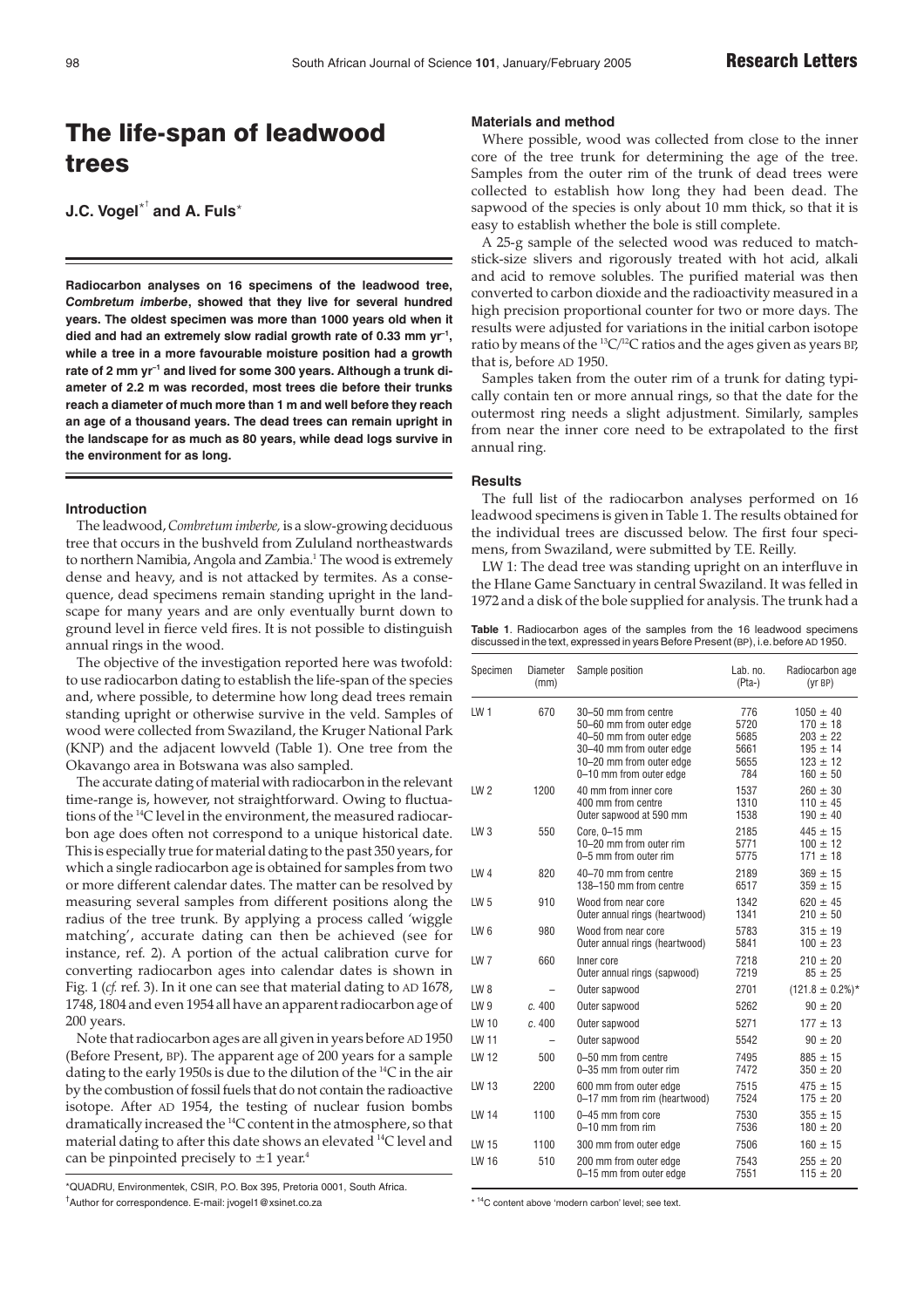

**Fig. 1**. Portion of the Pretoria calibration curve with which radiocarbon ages are converted to historical dates.On the y-axis the ages are given in years Before Present (BP), i.e. before AD 1950.The corresponding historical dates are shown on the <sup>x</sup>-axis.Often a radiocarbon age corresponds to more than one historical date.Thus an age of 200 years can date to 1678, 1748, 1804 or even 1954.

diameter of 680 mm and a 60 mm cavity at the core. To determine when the tree died, five successive 10-mm-thick samples were taken from the outer rim of the bole. The calibrated dates are plotted against the distance from the rim in Fig. 2. The results produced several possible calendar dates, but the correct allocation can be selected, since each sample cannot be younger than the overlying ones or older than those underlying it. The result shows a uniform radial growth rate over the outer 60 mm of  $0.25$  mm yr<sup>-1</sup>, so that each 10 mm represents 40 years of growth.

The innermost sample close to the core gave a calibrated date of AD 1015  $\pm$  16 and an average overall radial growth rate of 0.33 mm yr–1. Extrapolation to the core indicates that the tree started growing in *c.* AD 910 and that it was 1040 years old when it died in *c.* AD 1950, 22 years before it was felled.

LW 2: This partially burnt stump stood alongside a stream in the Hlane Game Sanctuary and was sectioned in 1974. It had a diameter of 1.2 m and a *c.* 60 mm cavity around the core. Three samples were analysed, one from close to the core, one from 400 mm out and one from the sapwood on the rim. The possible calibrated dates are plotted in Fig. 3. Following the same reasoning as with the previous sample, a uniform radial growth rate of



**Fig. 2**. Plot showing the possible historical dates for the samples from the outer  $60$  mm of the trunk of LW 1. The filled squares show the most probable dates, while the vertical bars give the possible ranges when the statistical errors of the measurements are taken into account. The diagonal line gives the only possible fit to the data, assuming a more or less uniform growth rate.



**Fig. 3**. Plot of the possible historical dates for the three samples analysed on the trunk of LW 2. The filled squares give the most probable dates, while the vertical bars show the possible ranges when the statistical errors of the measurements are taken into account. The full diagonal line gives the best fit to the data, indicating an average growth rate of 2 mm  $yr^{-1}$ . The other two possible date allocations (dashed lines) are much less probable and can be rejected.

2 mm yr–1 was arrived at and the tree was *c.* 300 years old when it died in *c.* 1940. The stump survived for a further 34 years before it was sectioned. The other, less probable radial growth rate of  $4 \text{ mm yr}^{-1}$  can be rejected in the light of the other results of this study.

The large difference in age and size between this specimen and the previous one shows the effect of moisture availability on the growth rate of the species.

LW 3: This upright dead tree in the Hlane sanctuary was felled in 1976. It had a trunk diameter of 550 mm. Three samples were analysed, one from the core, one 10–20 mm in from the rim and one from the first 5 mm of sapwood. The calibrated date for the 20 mm core sample is  $AD 1460 \pm 9$  and the outer two samples indicate that it died in AD 1935. This gives a radial growth rate of 0.55 mm yr–1 and an age of *c.* 500 years. The dead trunk survived for another 40 years.

LW 4: A living tree in the Hlane sanctuary that was cored in 1976. The trunk had a diameter of 820 mm and an irregular cavity around the centre. Two samples were analysed from the radial section, the one 40–70 mm from the centre and one 38–50 mm farther out. A plot of the possible calendar dates against the radial distance indicates an age of 476 years and a growth rate of  $0.86$  mm yr<sup>-1</sup>.

LW 5: The *c.* 4-m log with a diameter of 914 mm at the base came from the farm Middlesex near Hoedspruit in the lowveld adjacent to the Kruger National Park. Samples from the core and the outer rim were submitted by A.C. le Roux. They gave calibrated dates of AD 1400 or AD 1335, and AD 1944 or older. Accepting the latter date, the radial growth rate was either 0.81 or  $0.72$  mm yr<sup>-1</sup> and the tree was 555 or 620 years old.

LW 6: The stump of a tree with a diameter of 977 mm that stood on the farm Amsterdam near Hoedspruit and was felled in *c.* 1975 and submitted by C.E. Joubert. Samples from the core and the rim gave calibrated dates of AD 1644  $\pm$  6 and AD 1904  $\pm$  10, so that the radial growth rate was  $1.8$  mm  $yr^{-1}$  and the age  $c$ . 270 years or, since the sapwood was no longer present, perhaps 330 years.

LW 7: A 3.6-m-tall stump with a diameter of 660 mm at the base that stood in the Okavango Basin, away from the floodplain, Botswana, was sampled in 1996 by G. Schuurman. The sapwood from the rim gave a calibrated date of AD 1904; possible calibrated dates for the core are AD 1676, 1767 and 1804. The oldest date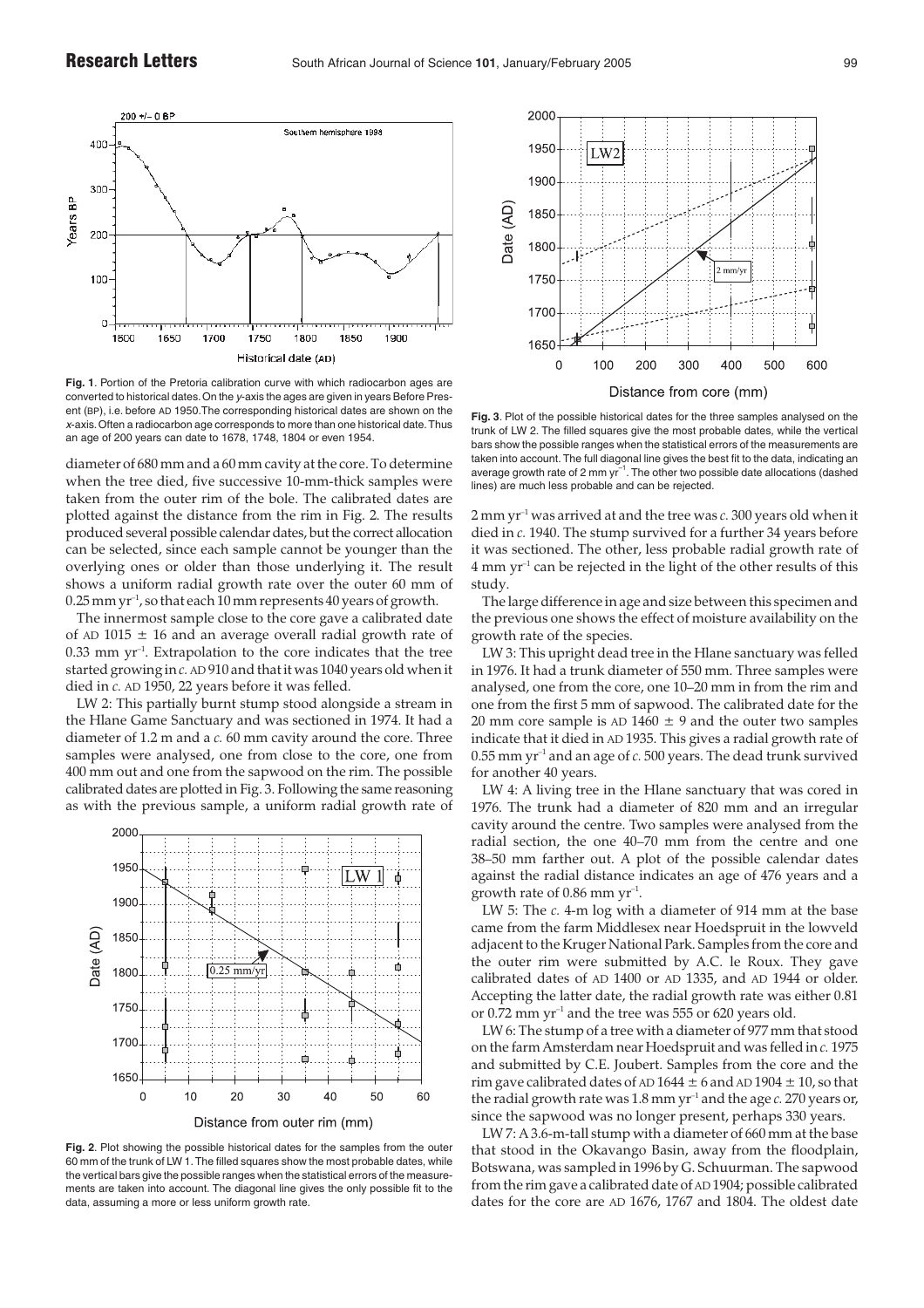gives an age of 240 years and a growth rate of 1.4 mm  $yr^{-1}$ . The other possibilities are less likely.

The outer sapwood of four dead trees in the Kruger National Park was also dated.

LW 8: Upright standing dead tree near Letaba rest camp, collected in 1980 and submitted by C.F. Garbers. The radiocarbon content of the sample was 21.8% above the standard for modern carbon, indicating that the wood was formed after the pollution by nuclear weapon tests following 1954. Comparison with the atmospheric record shows that the sample dates to AD 1961  $\pm$  1, so that the tree had been dead for some 18 years.

LW 9: Upright standing dead tree with a trunk diameter of *c.* 400 mm near the

Letaba River, 20 km SE of Letaba camp, collected in 1990 by J.C.V. The sapwood gave a clear calibrated date of AD 1904, so that the tree had been dead for some 80 years.

LW 10: Log at Timbavati in the KNP, collected in 1990 by J.C.V. A sample of sapwood gave four possible calibrated dates, the latest of which indicates that the tree had been dead for at least 45 years.

LW 11: Crescent-shaped fragment from near Punda Maria, KNP, collected in 1990 by J.C. van Daalen. The sapwood gave a calibrated date of AD 1904, so that the tree had been dead for some 80 years.

The next five specimens, from near Letaba rest camp in the KNP, were sampled in 1997 by S. Woodborne.

LW 12: Loose log in Letaba camp, with a diameter of 500 mm and an irregular cavity in the middle. Two samples were analysed; the inner one gave a calibrated date of AD 1216  $\pm$  12 whereas the sample from the outer rim dates to AD 1638 or AD 1543. This gives an average radial growth rate of 0.53 or 0.68 mm yr<sup>-1</sup>. Extrapolation to the centre suggests that the tree started growing soon after AD 1100, but since the sapwood is no longer present no date can be given for when it died – although it must have lived for at least 600 years.

LW 13: This specimen and the next two stand above the bank of the Letaba River at Visvanggat just east of Letaba camp. The partially burnt 1-m-tall stump has a diameter of 2.2 m. Two samples were taken, one from the outer rim and one from 600 mm further in. The inner sample calibrates to AD  $1445 \pm 5$ , while the outer one gives multiple possible dates between AD 1941 and 1686. The results represent a radial growth rate of between 1.2 and 2.5 mm  $yr^{-1}$ . The faster growth rates derive from the older possible dates for the rim and are less probable, since it would imply that the tree had been dead for 200 to 300 years. Extrapolation of  $1.2$  mm yr<sup>-1</sup> to the centre would suggest that the tree was some 900 years old when it died.

LW 14: Partially decayed stump with a diameter of 1.1 m at Visvanggat, KNP. Two samples from near the core and one from the outer rim were collected. The inner one gives three possible dates between AD 1528 and 1632 and the rim sample gives four dates between AD 1685 and 1943. In the light of this, it is not possible to give any reliable figures for age or growth rate, but the tree may have started growing in AD 1528 and probably died before 1954.

LW 15: Living tree at Visvanggat, KNP, with a diameter of 1.1 m and a deep cavity on the one side at the base. A sample was collected from within the cavity at 300 mm from the rim. It again produced multiple possible calendar dates, corresponding to

**Table 2**. Summary of the dating results.

| Specimen        | Description           | Diameter<br>(m) | Age<br>(yr) | Radial growth rate<br>$(mm yr^{-1})$ | Survival since death<br>(yr) |
|-----------------|-----------------------|-----------------|-------------|--------------------------------------|------------------------------|
| LW <sub>1</sub> | Upright dead tree     | 0.68            | 1040        | 0.33                                 | 22                           |
| LW <sub>2</sub> | Standing stump        | 1.2             | 300         | 2.0                                  | 35                           |
| LW 3            | Upright dead tree     | 0.55            | 500         | 0.55                                 | 40                           |
| LW 4            | Core from living tree | 0.82            | 476         | 0.86                                 | -                            |
| LW <sub>5</sub> | Loose log             | 0.914           | 555 or 620  | 0.81 or 0.72                         |                              |
| LW 6            | Stump of felled tree  | 0.977           | 270-330     | 1.8                                  | 70                           |
| LW 7            | Upright stump         | 0.66            | 240         | 1.4                                  | 90                           |
| LW <sub>8</sub> | Upright dead tree     |                 |             |                                      | 18                           |
| LW 9            | Upright dead tree     | c. 0.40         |             |                                      | 80                           |
| LW 10           | Loose log             | c. 0.40         |             |                                      | 45                           |
| LW 11           | Fragment              |                 |             |                                      | 80                           |
| LW 12           | Loose log             | 0.50            | 600         | 0.53 or 0.68                         |                              |
| LW 13           | Burned stump          | 2.2             | 900         | 1.2 to 2.5                           | 50                           |
| LW 14           | Burned stump          | 1.1             |             |                                      |                              |
| LW 15           | Living tree           | 1.1             |             | 1.0 to 2.1                           |                              |
| LW 16           | Loose log             | 0.51            | 250 or 120  | 0.8 or 1.8                           | 90                           |

ages between 305 and 64 years in 1997, and radial growth rates between 1.0 and 4.7 mm  $yr^{-1}$ . The latter figure seems improbable and a growth rate of 1.0, 1.6 or 2.1 mm  $\gamma r^{-1}$  is the more likely.

LW 16: Dead log with a diameter of 510 mm near the rifle range at Letaba camp. The stump contained the cores of three separate saplings, probably from the same root stock, which grew together into a single trunk. A sample from the outer rim gave a single calibrated date of AD 1904, so that the tree has been dead for some 90 years or slightly fewer. A sample from one of the cores at 200 mm from the rim gave two possible calibrated dates of AD 1663, or, less likely, of AD 1788, which correspond to a radial growth rate of  $0.8$  or  $1.8$  mm yr<sup>-1</sup> and could have been  $250$  or  $120$ years old.

### **Summary and conclusion**

The information concerning age, growth rate and length of survival in the landscape of the leadwood trees is summarized in Table 2. Occasionally these trees can attain a trunk diameter of over 2 m (LW 13), but usually they die before the diameter reaches much more than 1 m. The wood of most trees tends to start rotting while the tree is still alive, forming a cavity in the centre of the trunk. The first specimen, LW 1, that was more thoroughly investigated than the others, shows that the leadwoods can reach an age of over 1000 years and attain an extremely low radial growth rate of  $0.33$  mm yr<sup>-1</sup>. Under favourable moisture conditions the trees grow faster (LW 2: 2.0 mm yr–1), but apparently do not live so long. Dead trees can survive upright in the landscape for many decades, but are eventually consumed by veld fires. Dead logs are also found lying in the veld for decades.

In view of the fluctuations in the radiocarbon level, especially over the five centuries prior to AD 1950, it is clear that three or more radial samples from the bole are necessary for determining the life span of slow-growing trees.

We thank Ted Reilly for supplying the disks and core of the trees from Swaziland (LW 1–LW 4), and Stephan Woodborne for collecting samples LW 12–LW 16 from the vicinity of Letaba in the Kruger National Park.

Received 12 October. Accepted 21 December 2004.

- 1. Van Wyk P. (1974). *Bome van die Nasionale Krugerwildtuin. deel II,* p. 429. Perskor, Johannesburg.
- 2. Vogel J.C., Fuls A. and Visser E. (2002). Radiocarbon adjustments to the dendrochronology of a yellowwood tree. *S. Afr. J. Sci.* **97**, 164–166.
- Vogel J.C. (2000). Radiocarbon dating of the Iron Age sequence in the Limpopo valley. *South African Archaeological Society Goodwin Series* **8**, 51–57.
- Vogel J.C., Fuls A. and Visser E. (2002). Accurate dating with radiocarbon from the atom bomb tests. *S. Afr. J. Sci.* **98**, 437–438.